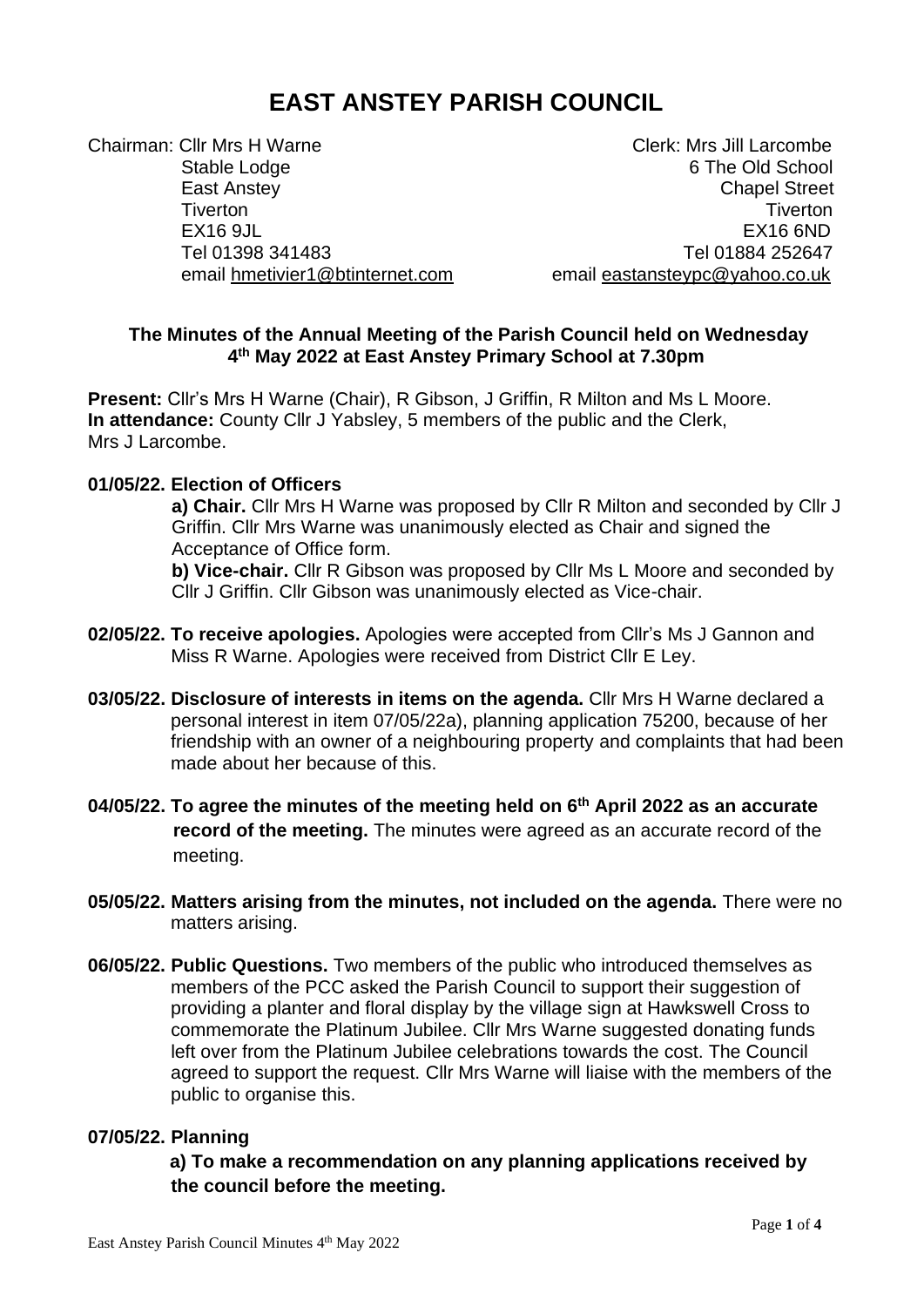Cllr Mrs Warne declared a personal interest.

 *75200* Application for a lawful development certificate for a proposed temporary siting of caravan for use as a dependent relative's ancillary accommodation. Location: Pigginswood Farm, East Anstey. The Clerk explained that the Parish Council was not a consultee for this application. NDC Planning will determine with their legal team as to whether it is appropriate for the caravan to be sited there. The use must be ancillary to the main dwelling and it cannot have both a bathroom and a kitchen. Only a family member will be able to live in the caravan. There was some concern about how this use could be monitored and enforced.

## Cty Cllr Yabsley joined the meeting.

 Cllr Yabsley told Councillors that Maria Bailey has left NDC for a second time and a new Service Manager, Development Management, will have to be recruited. The Building Control Manager gave 4 months' notice that he would be leaving but no one has applied for the job. There are quite a lot of new people in the planning department.

 It was noted that one of the conditions for the building of the dwelling at Pigginswood, the construction of a driveway, had not been complied with and the Clerk was asked to take this up with Planning Enforcement.

# **b) To note any decisions made on planning applications by NDC.** No decisions made.

 **c) Any other planning matters.** It was noted that some of the sheds at Oaklands Poultry Farm had been removed.

 Cllr Yabsley told Councillors that there is a shortage of planning officers at NDC. A lot of time has been spent preparing for an appeal against refusal of an application for a development on the site of a former power station at Yelland. There is the potential for costs of £100,000 to be awarded against NDC in addition to NDC's own costs of £50,000.

### **08/05/22. Highways: any highways issues.** Cllr Yabsley said the highways budget was tight but there had not been any cuts, unlike other departments, despite a three year diminishing budget from the Government. An extra £1million had been taken from reserves. There is a capital budget of £33/34million. More money is having to be spent on A and B roads. Normally 70% of the budget is spent on minor roads but this year some of this will have to be used on A and B roads. There is no additional funding from the Government for the repair of potholes and some minor roads are at risk of being downgraded to Public Rights of Way/Green lanes. There is money in the 'Doing What Matters Fund' but it is difficult and very onerous to access it. Just to stand still the highways department needs £75million annually but have only got around £60million. They would need £80million to make improvements. Members are fighting with senior members to allocate more money locally. With more people able to work from home the number of people moving to North Devon from the South East of England is creating issues. Cllr Yabsley noted that the District's budget is better than the County budget. The amount each County Cllr is given for their Locality Budget has been reduced. A member of the public commented on the poor quality of pothole repairs and this and an issue with using hot tar was discussed.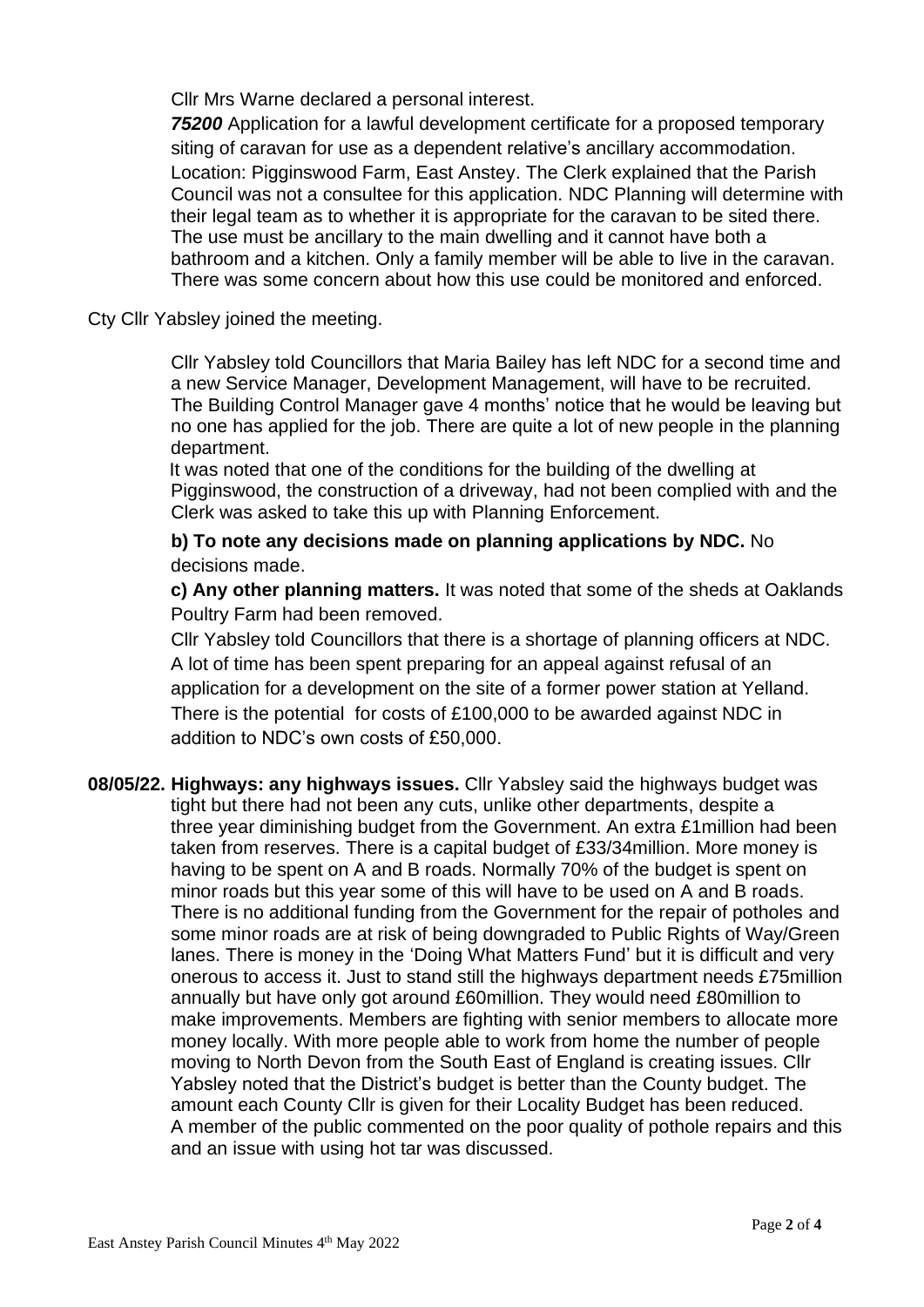Cllr Yabsley left the meeting.

#### **09/05/22. Reports**

 **a) District Cllr.** No report.

 **b) County Cllr.** Covered under item 09/05/22.

#### **10/05/22. Finance:**

**a) To approve invoices for payment.** It was resolved to make the following payments:

Mrs J Larcombe- £105.50 Clerk's salary and expenses for April (Payment ref: 2223/04)

Cllr Mrs Warne declared a personal and pecuniary interest in the next payment. Cllr Heather Warne - £21.00 Temporary Event Notice for Platinum Jubilee event (Payment ref: 2223/05)

Mark James - £180.00 assault course for Platinum Jubilee event (Payment ref: 2223/06)

Since the last meeting the following payment had been made (see item 11/05/22 b): Blackdown Buildings Ltd - £2,778.00 Field shelter for village green (Payment ref: 2223/07)

 **b) Receipts since the last meeting and bank balances.** Since the last meeting £2,924.00 has been received from NDC, the first half of the 2022-23 precept. Current account balance: £5952.39

Instant Access account balance: £3054.79

 **c) To agree the Churchyard Grant for 2022-23.** It was resolved to pay a grant of £450.00 for 2022-23 (Payment ref: 2223/08).

#### **11/05/22. Play Area**

 **a) Any issues arising from playground inspections.** No issues reported. It was noted that the goal posts have been erected on the field.

**b) To agree who will carry out inspections until the next meeting.** Cllr Griffin will carry out the inspections until the next meeting.

**c) Agreement to purchase shelter for playing field.** Although the quote from Blackdown Buildings was more than £1,500 Councillors had agreed by email to accept the quote. A decision had been made between meetings to try and get the shelter in place before the Platinum Jubilee celebrations.

 **d) Acceptance of grass cutting quote 2022.** No further quotes could be obtained and the contract for 2022-23 has been awarded to Ridd & Son.

 Cllr Gibson said he was concerned about the amount of litter in the roadside verges. A member of the public suggested holding a village litter pick. Areas for picking up litter would need to be identified and NDC could be asked if they would provide litter picking packs. This could be advertised at the Jubilee event and interested people signed up. A village litter pick will be added to the agenda for the next meeting.

## **12/05/22. Report from the Anstey Jubilee Garden Party Working Group.** Final

arrangements and the timetable for the event were discussed. The event on 3<sup>rd</sup> June will start at noon and will continue until late

12:00pm YFC 'It's a Knockout'.

 2:00pm Dog show with 7 classes. (Cllr Ms Moore to get rosettes and put in an expense claim)